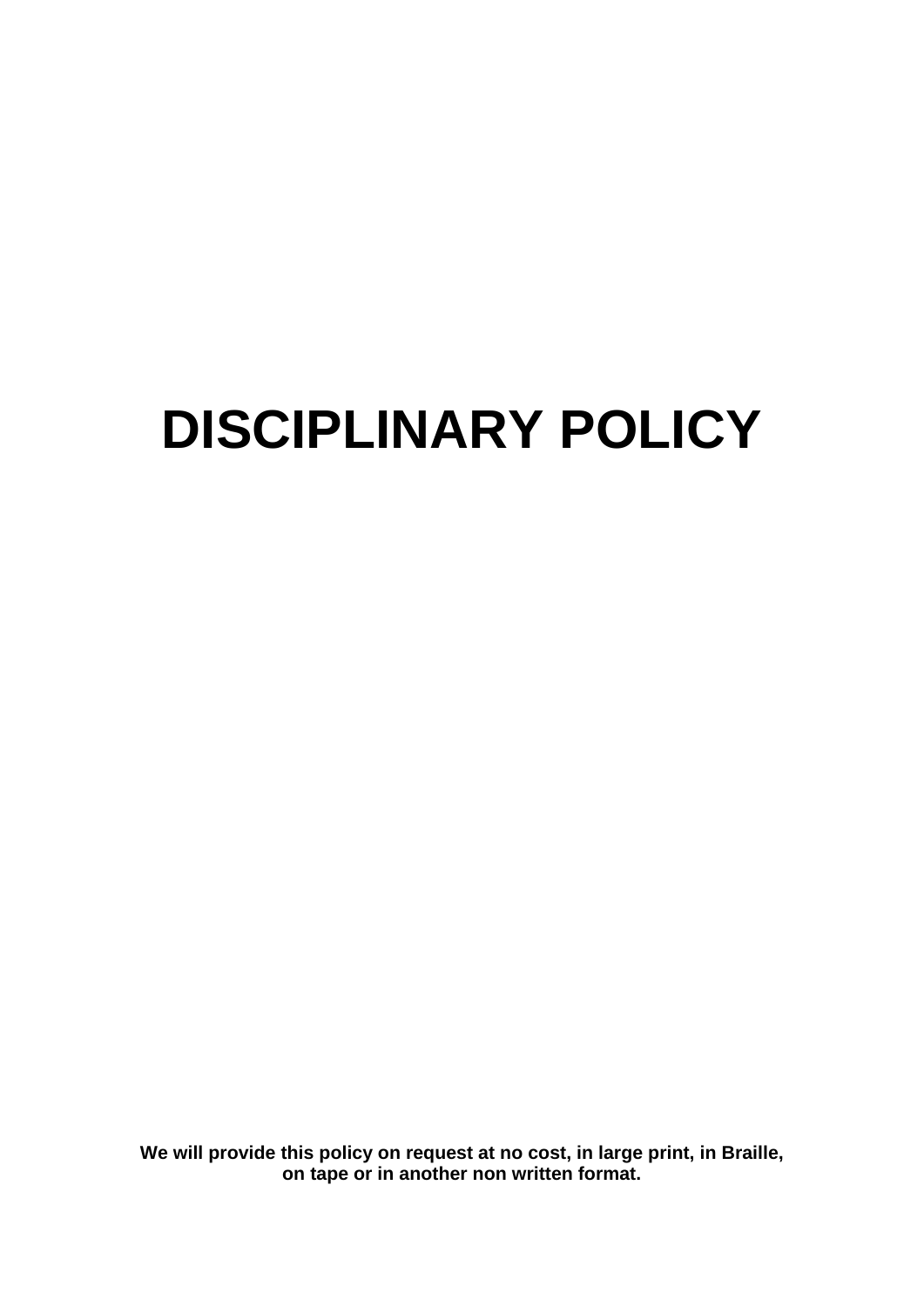# **1. POLICY PURPOSE**

This policy and outlined procedure aims to encourage all employees of Dunedin Canmore Housing Limited ('DC') to achieve and maintain expected standards of conduct and attendance and provide a framework with which managers can work with employees to maintain satisfactory standards of conduct and attendance and encourage improvement where necessary.

It is DC's policy to ensure that any disciplinary matter is dealt with fairly and that steps are taken to establish facts and to give employees the opportunity to respond before taking any formal action.

# **2. POLICY SCOPE**

This policy applies to all DC employees. It does not apply to agency workers or selfemployed contractors.

Where any disciplinary matter concerns standards of attendance this will normally be dealt with under DC's policy on Sickness and Absence Management, but may be addressed under this policy where appropriate.

This policy does not form part of any employee's contract of employment and it may be amended at any time in consultation with our recognised Trade Unions.

This policy will cover the following:

| $\bullet$ | Section 3  | Right to be Accompanied              | Page 2    |
|-----------|------------|--------------------------------------|-----------|
| $\bullet$ | Section 4  | Local Housing Organisation Framework | Page 3    |
| $\bullet$ | Section 5  | Record of Discussion                 | Page 3    |
| $\bullet$ | Section 6  | <b>Formal Counselling</b>            | Page 3    |
|           | Section 7  | Alcohol//Drugs Counselling           | Page 3    |
| $\bullet$ | Section 8  | <b>Criminal Offences</b>             | Page 4    |
|           | Section 9  | Performance Issues                   | Page 4    |
| $\bullet$ | Section 10 | Confidentiality                      | Pages 4-5 |
| $\bullet$ | Section 11 | <b>Formal Procedure</b>              | Pages 5-7 |
| $\bullet$ | Section 12 | Appeals                              | Pages 7-8 |
| $\bullet$ | Section 13 | Records                              | Page 8    |
|           | Section 14 | Examples of Types of Misconduct      | Page 8-9  |

# **3. RIGHT TO BE ACCOMPANIED**

At all stages of this procedure, employees have the right to be accompanied by a certified trade union representative or an existing DC employee of their choice. Employees are required to inform DC of their chosen companion in good time before any meeting or hearing, where possible. All information/documentation, where relevant and appropriate to the issue, will be made available to an employee's representative on the request of the employee. DC will facilitate the release of any representative chosen who is an employee of DC. This will include time off with pay to represent the employee. If an employee's companion is unavailable at the time a meeting is scheduled and will not be available for more than five working days afterwards, we may ask them to choose someone else.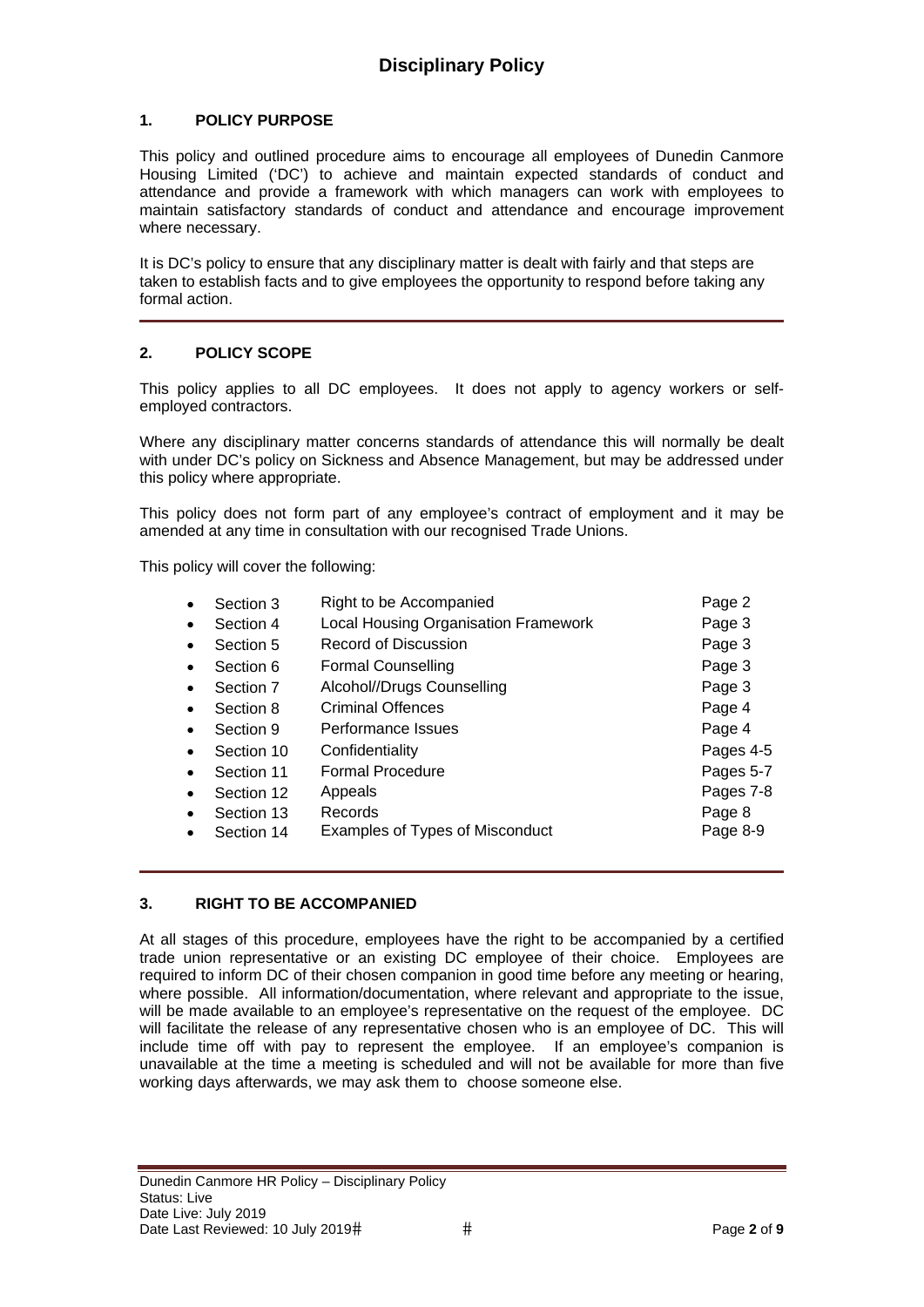# **4. RECORD OF DISCUSSION**

This action is typically taken to correct minor problems or to advise employees of required improvements to performance or behaviour. A record of discussion will involve the manager simply speaking to the employee and making them aware of what is required. The manager will make a note for reference that will be kept in the employee's local file for 6 months. Formal steps will be taken under this policy if the matter is not resolved, or if informal discussion is not appropriate (for example, due to the severity of the allegation).

As these discussions are informal it should not be necessary for a note taker to be present or for the employee to be accompanied. If, however the employee wishes to be accompanied at the discussion, he, or she, may be accompanied by a certified trade union representative or an existing DC employee of their choice.

# **5. FORMAL COUNSELLING**

Formal counselling is appropriate when, following a formal investigation into more serious conduct/behaviour, the designated officer feels that disciplinary action is not appropriate but that the employee needs to be made aware of a requirement to improve. It may also be required when an employee has failed to modify their conduct/behaviour after receiving informal counselling. In these situations the manager will arrange a meeting to talk matters over with the employee and, where appropriate, put supportive and/or corrective measures in place. Such meetings must take place in private and the employee must be given the right to be accompanied. Following the meeting the manager will confirm what was discussed in a follow up letter. A copy of this letter will be kept in the employee's file for a period 6 months.

# **6. ALCOHOL/DRUGS COUNSELLING**

In accordance with the terms of DC's Policies on Alcohol and Drug Addiction and Gambling Addiction, an employee with such a problem may be given the opportunity of accepting referral to the counselling services arranged by DC. If the counselling services provider and the employee agree that an alcohol, drug or gambling problem exists and, providing the employee undertakes to co-operate and successfully undertakes the recovery programme, disciplinary action may be suspended in respect of the offence, which led to the referral. Offences, which are either not related to the reason for referral or offences that are considered to be of a serious nature will be dealt with in the normal way. If an employee is not accepted by the counselling service as having an alcohol, drug or gambling problem and therefore cannot be considered for the recovery programme, the appropriate disciplinary action will be taken as normal. If an employee is accepted for counselling but does not complete the recovery programme, any suspension of disciplinary action which came into effect on referral will be removed and consideration of the original breach of discipline will be re-opened and any appropriate disciplinary action taken.

# **7. CRIMINAL OFFENCES**

Employees have a duty to report any criminal investigation, charge or conviction concerning them to DC. Failure to do so may be considered as gross misconduct.

Where an employee's conduct is the subject of a criminal investigation, charge or conviction, DC will investigate the facts before deciding whether to take formal disciplinary action.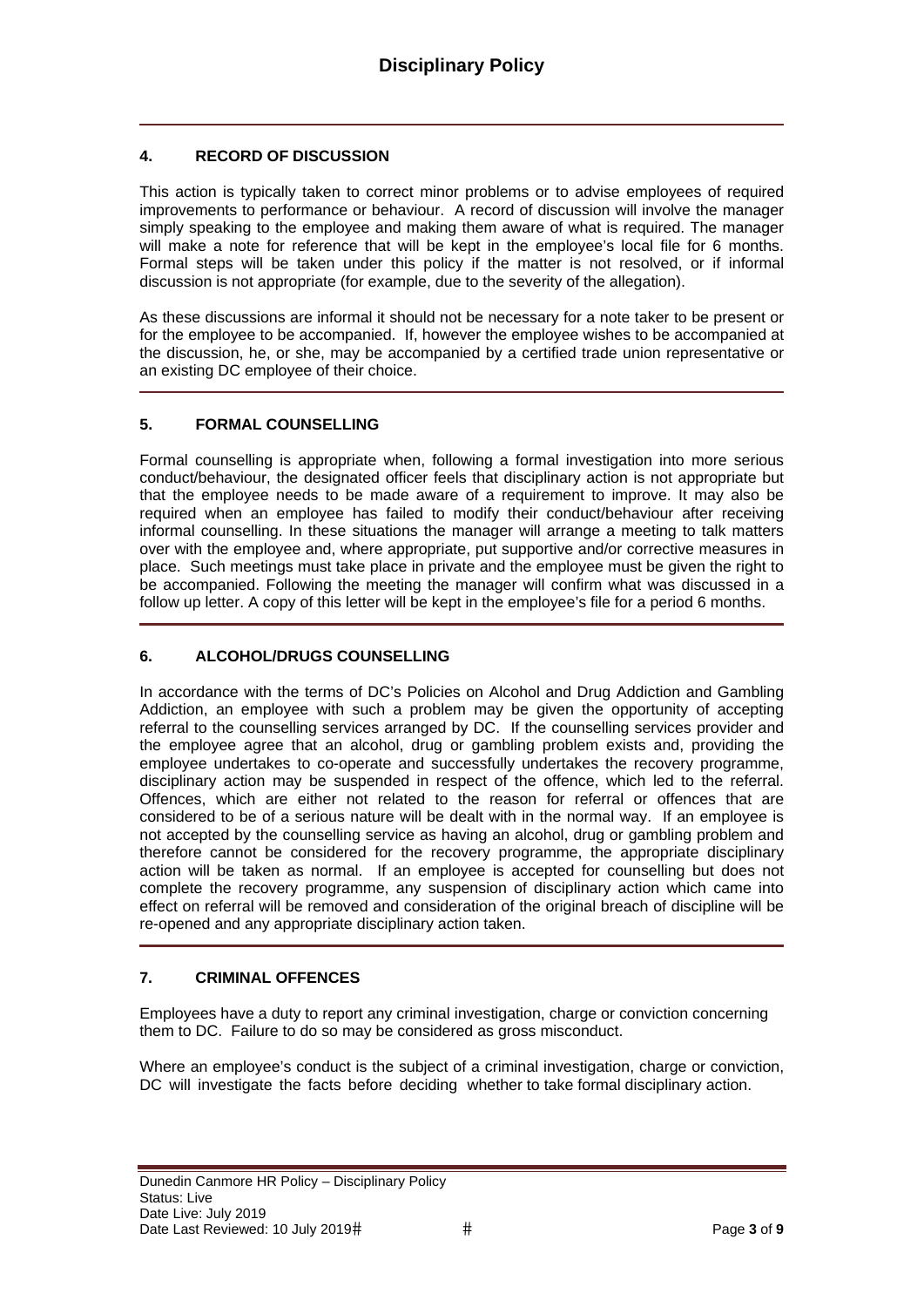DC will not usually wait for the outcome of any prosecution before deciding what action, if any, to take. Where an employee is unable or has been advised not to attend a disciplinary hearing or say anything about a pending criminal matter, we may have to take a decision based on the available evidence.

A criminal investigation, charge or conviction relating to conduct outside work may be treated as a disciplinary matter if DC considers that it is relevant to an employee's employment.

#### **8. PERFORMANCE ISSUES**

It is our policy to ensure that concerns over performance are dealt with fairly and that steps are taken to establish the facts and to give employees the opportunity to respond at an informal meeting before any decision to take formal action is made.

The aim of this approach is to improve the performance of employees that have been identified as under performing. The emphasis is on encouraging improvement and supporting the individual to enable him/her to achieve the required standard of performance.

In many cases early intervention by a line manager can prevent an issue escalating to a situation that has to be dealt with formally and the informal route is therefore strongly recommended. Managers should use My Contribution meetings to highlight areas causing concern and to identify training which address the areas in which the employee is under performing.

Formal disciplinary action (up to and including dismissal) is a potential outcome of an employee failing to achieve and maintain a satisfactory level of performance. Disciplinary decisions should only be taken as a last resort and only when it is clear that all appropriate learning and development opportunities (whether training courses or on-the-job coaching) have been put in place and that the employee has been given reasonable time in which to improve.

Further information can be found in Management Guidelines – Performance Improvement Process.

#### **9. CONFIDENTIALITY**

Our aim is to deal with disciplinary matters sensitively and with due respect for the privacy of individuals involved. All employees must therefore treat as confidential any information communicated to them in connection with an investigation or disciplinary matter.

Unless agreed in advance by all parties and only in exceptional circumstances, employees, or anyone accompanying them, must not make electronic recordings of any meetings or hearings conducted under this policy. Doing so may result in further disciplinary action being taken against an employee or their representative.

Employees will normally be told the names of any witnesses whose evidence is relevant to disciplinary proceedings against them, unless we believe a witness's identity should remain confidential. If a witness's identity is kept confidential, DC will endeavour to give the employee as much information as possible whilst maintaining confidentiality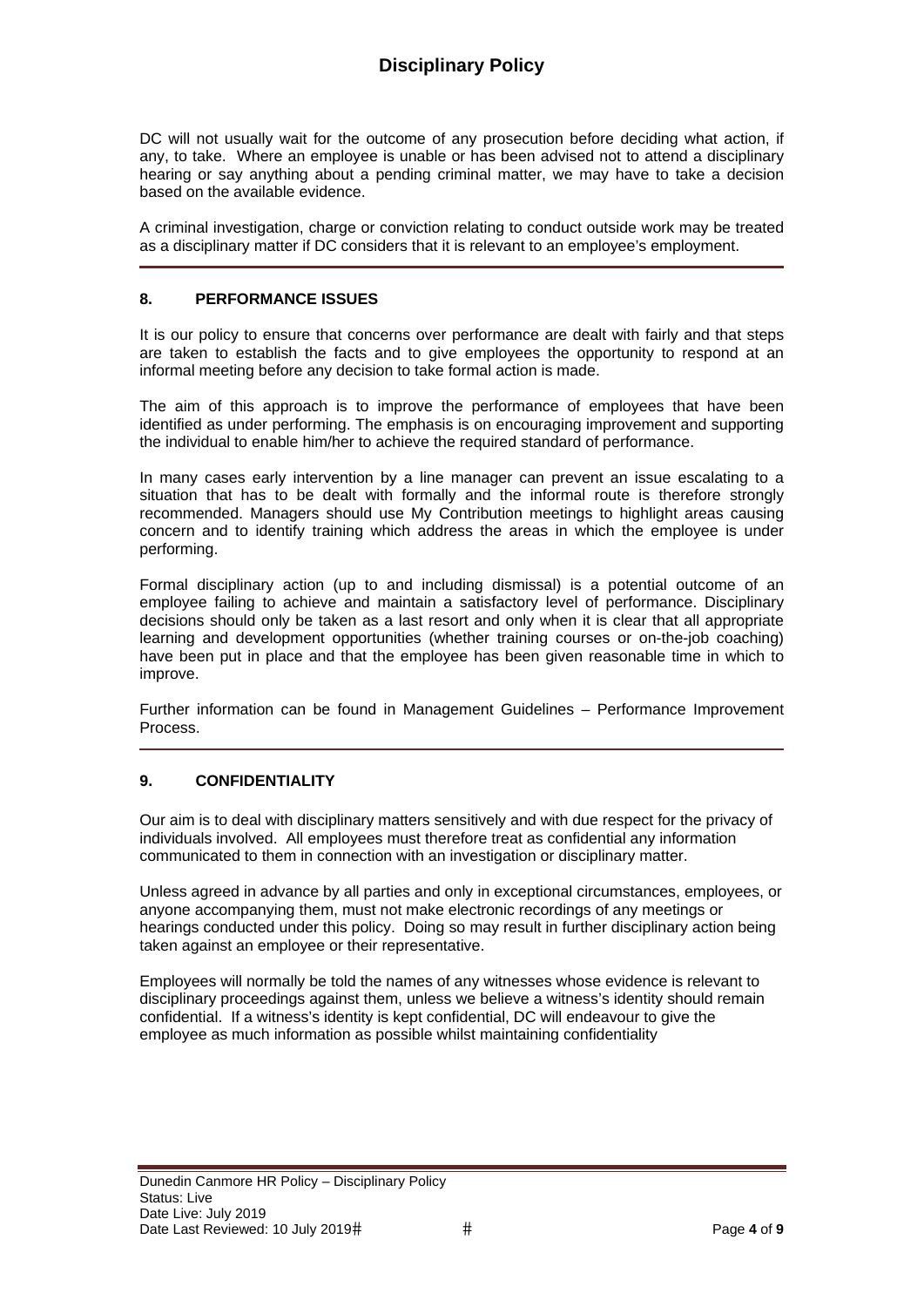#### **10. FORMAL PROCEDURE**

When a disciplinary matter arises and it is considered that action beyond informal counselling may be called for, the following procedure will apply:

#### **10.1 Investigations**

Where disciplinary allegations are raised in relation to an employee, an Investigating Officer will be appointed to carry out an investigation with support from Employee Relations. Employees must cooperate fully and promptly in any investigation.

The purpose of an investigation is for DC to establish a fair and balanced view of the facts relating to any disciplinary allegations against an employee before deciding whether to proceed with a disciplinary hearing. The amount of investigation involved will depend on the nature of the allegations and will vary from case to case. It may involve interviewing and taking statements from the employee and any witnesses and/or reviewing any relevant documents. Investigative interviews are solely for the purpose of fact-finding and no decision on disciplinary action will be taken until after a disciplinary hearing has been held.

An employee will usually be made aware of disciplinary allegations against them within 5 days following the discovery of the alleged offence. They will be invited to an investigation meeting and given the opportunity to state their case.

Investigations will be completed as quickly as is reasonably practicable. DC aims to complete investigations within 5 working days although this may not always be possible. Where the disciplinary allegations involve possible misappropriation, fraud, embezzlement, or any other criminal activity, there may be a requirement to notify the police.

Once the investigation is complete, the Investigating Officer will refer this to the nominated officer with delegated authority for disciplinary action. If the nominated officer considers that there are grounds for disciplinary action, the employee will be required to attend a disciplinary hearing. The employee will be given written notice of the date, time and place of the disciplinary hearing. This will be held as soon as reasonably practicable and the employee will be given a reasonable amount of time to prepare their case. DC will inform the employee in writing of the allegation(s) against them and the basis for those, what the likely range of consequences will be if DC decides after the hearing that the allegations are true and of the right to be accompanied at the hearing. Copies of any relevant reports, documentation, witness statements etc. relied on will also be enclosed. The employee will be asked to inform DC of any witnesses they intend to call at the disciplinary hearing and DC will inform the employee in advance of the hearing of any witnesses it may intend to call. Employees will not normally be permitted to cross-examine witnesses unless, in exceptional circumstances, we decide that a fair hearing could not be held otherwise.

#### **10.2 Precautionary Suspension**

It may be necessary to place an employee on suspension from work until the allegations are investigated. Suspension will be notified to the employee in writing and will be for no longer than is necessary to investigate any allegations of misconduct against an employee, or so long as is otherwise reasonable while any disciplinary procedure against an employee is outstanding. Suspension is not a disciplinary penalty and does not imply that any decision has already been made about the allegations. During such a suspension the employee will be paid at a rate equivalent to his/her contractual earnings (including allowances). Suspension without pay will only take place where an employee is not available for work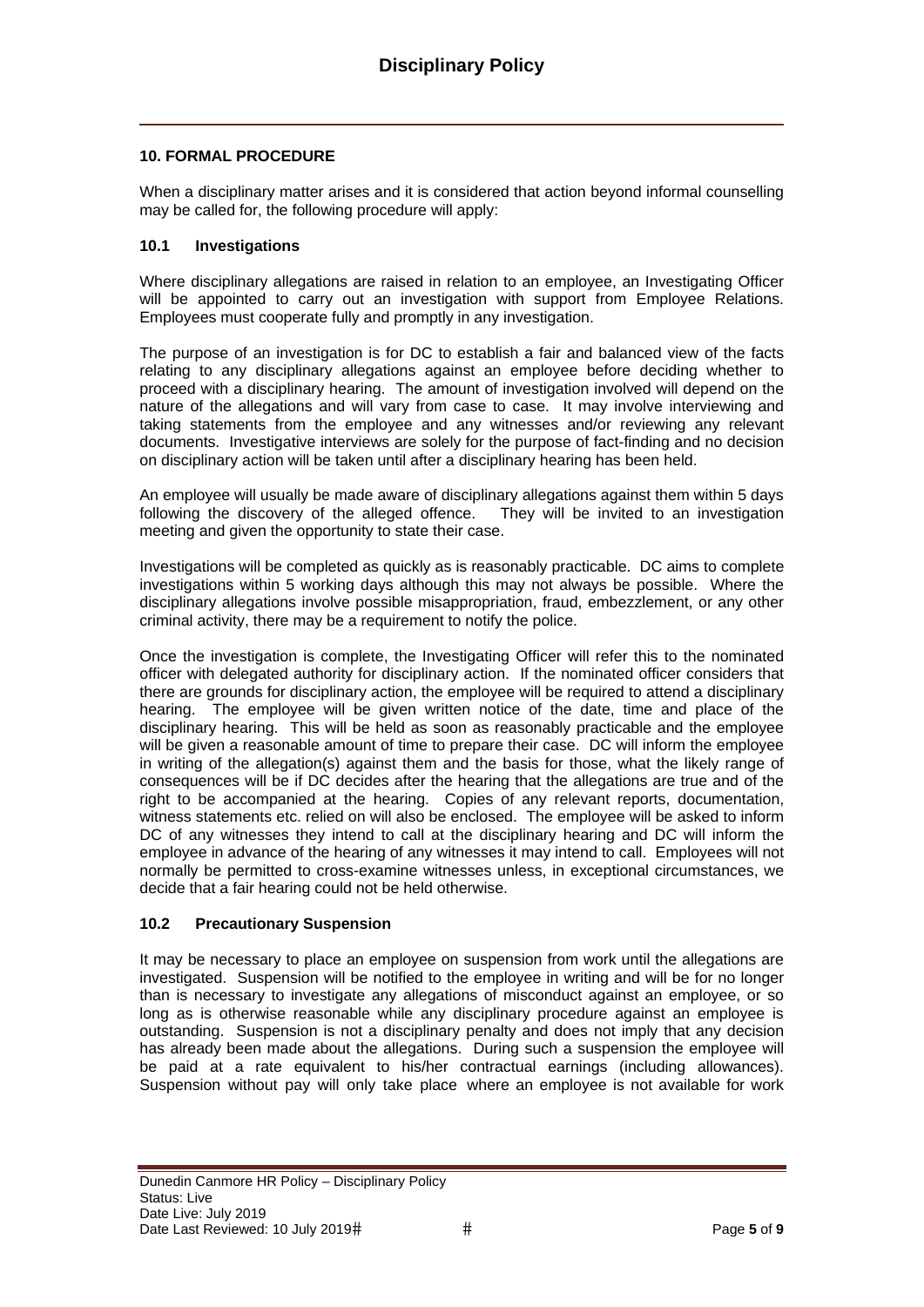e.g. Due to being held in custody. This is at the discretion of the manager with advice from Employee Relations.

# **10.3 Disciplinary Hearing**

The appropriate designated officer shall convene and Chair the Disciplinary Hearing without unreasonable delay at which the allegations will be considered. The employee and their representative should make every effort to attend. Where an employee fails to attend without good cause, DC may proceed in their absence and make a decision on the evidence available.

An Employee Relations representative will always be in attendance. A record of the meeting shall be made. The procedure to be adopted will normally be as follows:

- The investigating officer state the case and the allegation(s) against the employee, supporting this with witnesses/statements and policy/procedural quidelines where appropriate.
- The employee and his/her representative will respond to the allegations and call witnesses or give statements as appropriate.
- Both parties will have the opportunity to question each other's case and the Chair will have the opportunity to ask questions of either party.
- The Chair will usually inform the employee of their decision and the reasons for it at the end of the hearing. If more time is needed to consider the matter or further investigations are necessary, the hearing may be adjourned and reconvened. The employee will always be informed of the Chair's decision and their reasons for it in writing as soon as possible after the hearing.

#### **10.4 Disciplinary Action**

Where it is decided that disciplinary action is appropriate, the usual disciplinary penalties are set out below with the level of penalty being dependent on the severity of the offence. Each case will be assessed on its own merits. Consideration may be given to an employee's disciplinary record, their length of service and penalties imposed on other employees for similar misconduct in deciding what level of sanction to impose.

Written warnings will detail the nature of the misconduct, state the standard of conduct which is expected, how long the warning will remain current, confirm the likely consequences of further misconduct and inform of the right to appeal.

# **10.4.1 Written Warning**

A written warning may be issued for a first act of misconduct where there are no active written warnings on an employee's disciplinary record. A written warning will remain active on an employee's record for 6 months. For further information on retention of documents, please refer to the relevant retention policy

# **10.4.2 Final Written Warning**

In cases of further misconduct where an employee has an active warning or in cases of serious misconduct where there is no active warning, a final written warning may be issued. A final written warning will remain active on an employee's record for 12 months and may be extended beyond 12 months should a further breach of discipline occur. For further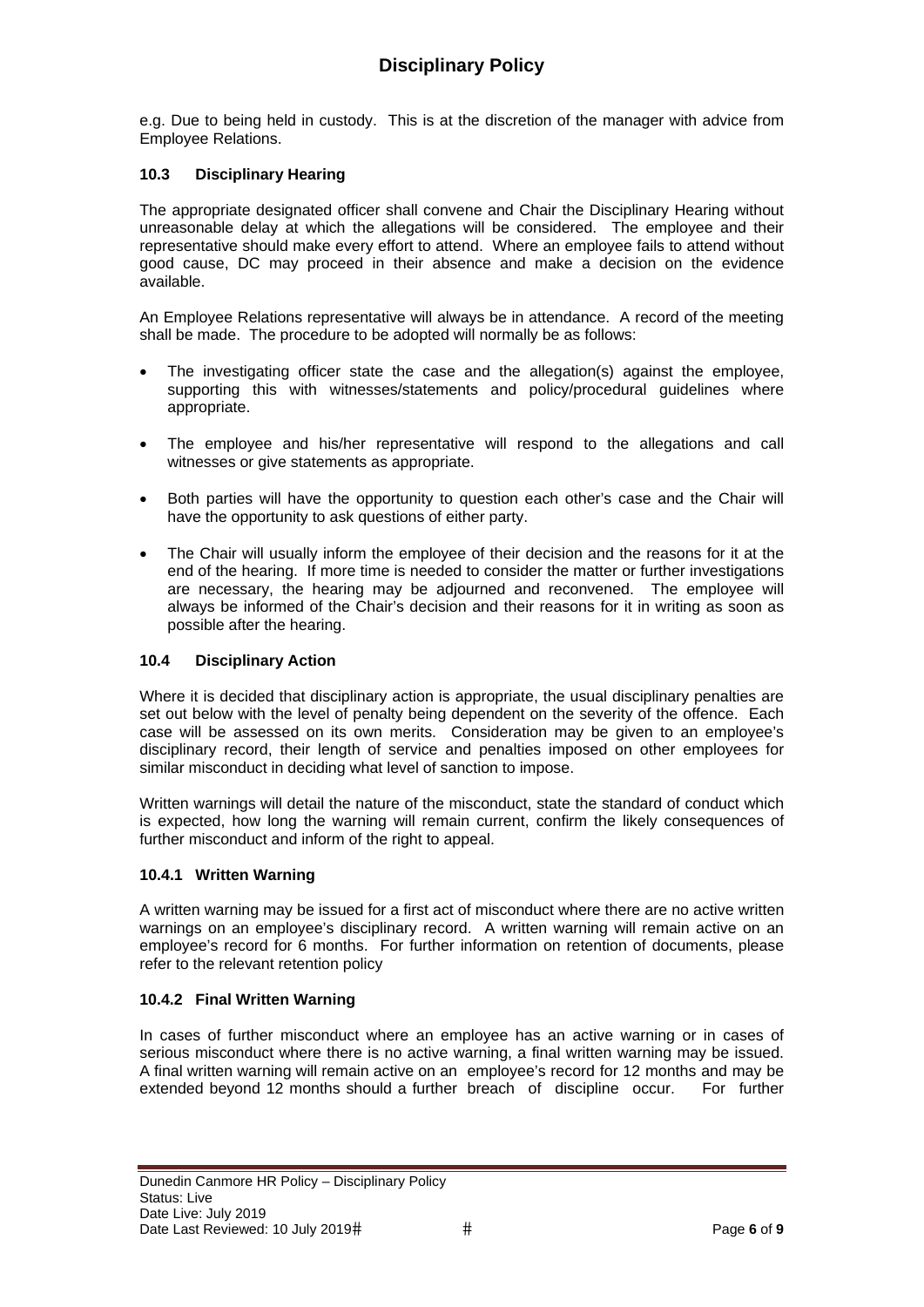information on retention of documents, please refer to the relevant retention policy

#### **10.4.3 Dismissal**

Dismissal may be appropriate for further misconduct where there is an active final written warning on an employee's file or for gross misconduct regardless of whether there are active warnings on an employee's record. Examples of gross misconduct are detailed at the end of this policy. Gross misconduct will usually result in immediate dismissal without notice or payment in lieu of notice.

#### **10.4.4 Alternative Disciplinary Action (Punitive Action)**

In addition to issuing warnings, the appropriate nominated officer may consider disciplinary action short of dismissal, including redeployment, downgrading or other appropriate measures and suspension without pay.

#### **11. APPEALS**

Employees have the right of appeal against any disciplinary action, including dismissal. The employee will be advised of the right of appeal and how and when to exercise this right of appeal at the time of confirmation of the relevant disciplinary action. All appeals should be lodged in writing, providing grounds for the appeal, with the Employee Relations Leader within 2 weeks of notification of the disciplinary decision.

Appeal hearings will be convened as soon as possible, normally within 2 weeks of lodging of the appeal (these timescales may be varied by mutual agreement).

No person involved in the original disciplinary decision should participate in a decision-making capacity in an appeal hearing. Appeal hearings against both disciplinary warnings and against dismissal will be held by a senior manager (or an appropriate designated officer) (the 'Senior Officer'). A representative from Employee Relations will attend all Appeal Hearings.

Following an appeal hearing, DC may reject the appeal, uphold the appeal or uphold the appeal in part and substitute the decision with a level of warning and/or other action as appropriate. The decision at an appeal hearing will be final.

The Procedure at an appeal hearing will normally be as follows:-

- The employee (or his/her Trade Union representative) will open the proceedings by stating the grounds of appeal.
- The disciplining officer (or appropriate officer) will explain the circumstances leading to the decision.
- The Senior Officer may question both parties as appropriate. The employee and their representative will have the opportunity to ask questions of the management representative and vice versa.
- The Senior Officer may, at his/her discretion, adjourn the hearing, to allow for further evidence to be produced by either party or for any other reason.
- Following the hearing, both parties, including representatives, shall withdraw to allow the Senior Officer to deliberate in private only recalling both parties to clear points of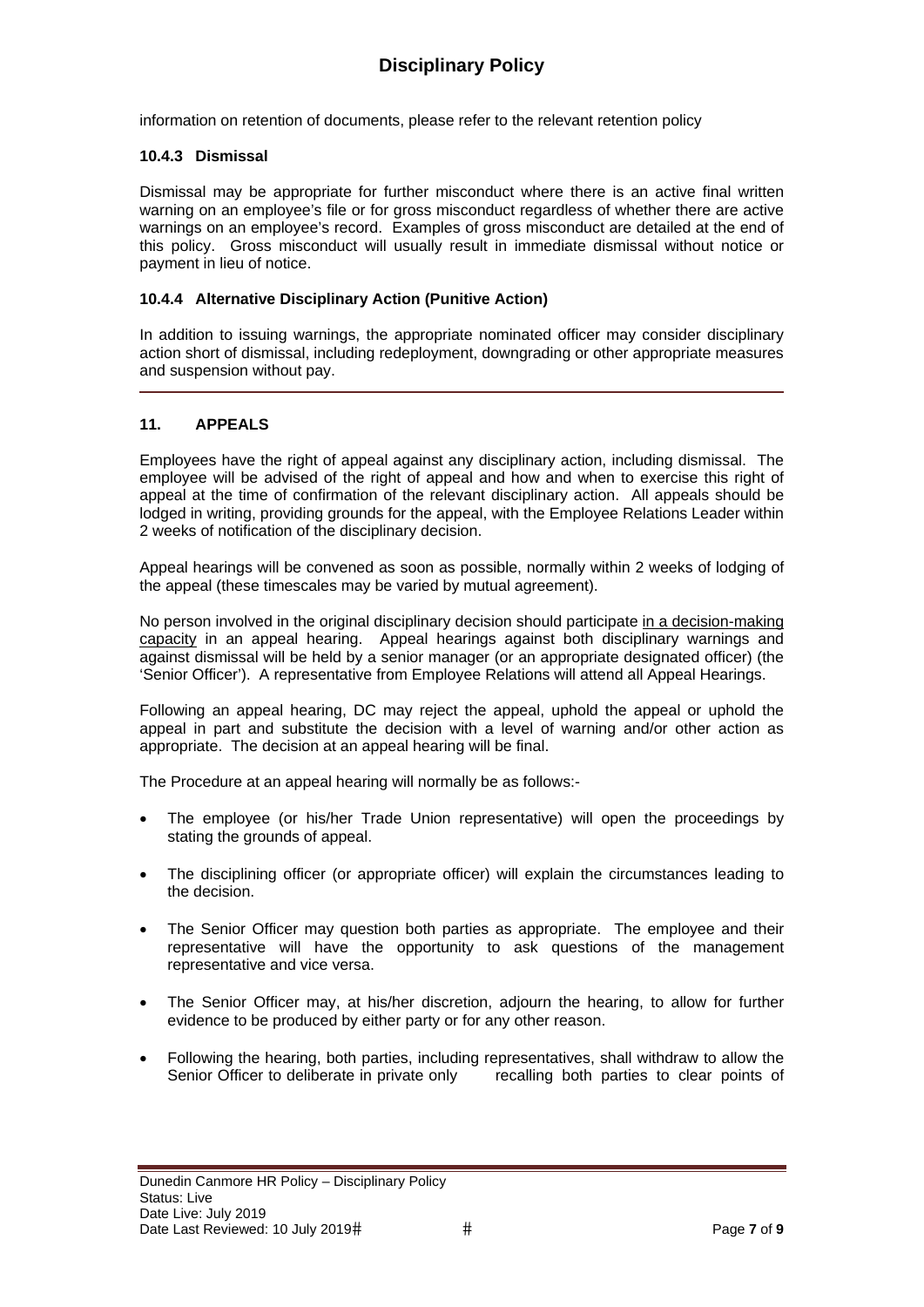# **Disciplinary Policy**

uncertainty on evidence already given. If recall is necessary both parties shall return even if only one party is concerned with the point giving rise to doubt.

 If practicable, the Senior Officer shall announce the decision to both parties at the conclusion of the hearing. In any event, the decision shall be confirmed in writing to the employee as soon as possible after the appeal hearing.

#### **12. RECORDS**

DC will keep a record of disciplinary hearings, including all notes and documents from the investigation, all letters sent to or by us in relation to the disciplinary process and written statements and notes of meetings and hearings. These records will be maintained in accordance with our obligations in terms of data protections requirements. For further information on retention of documents, please refer to the relevant retention policy.

#### **13. EXAMPLES OF TYPES OF MISCONDUCT**

The following are examples of misconduct and gross misconduct offences. The lists are not exhaustive, are indicative only and do not prejudice the outcome of any disciplinary hearing or any subsequent grounds of appeal.

#### **13.1 Unsatisfactory Conduct**

- poor timekeeping (repeated lateness or early leaving)
- failure to notify timeously reasons for absences
- abuse of flexitime system
- failure to respond satisfactorily to informal action
- deliberate damage or misuse of DC's property (including computer facilities e.g. e-mail and internet)
- unauthorised absence
- unsafe working practices
- wilful and persistent refusal to obey reasonable instruction
- an act of professional incompetence
- unacceptable attendance level

#### **13.2 Gross Misconduct**

Gross misconduct is a serious breach of contract and includes misconduct which, in DC's opinion, is likely to prejudice DC's business or reputation or irreparably damage the working relationship and trust between us. It will normally lead to dismissal without notice or pay in lieu of notice (summary dismissal). The following will normally be regarded as gross misconduct:-

- theft from DC, its employees or clients, or members of the public
- bullying or actual or threatened violence, or behaviour which provokes violence
- incapacity, while on duty, due to the effects of alcohol or drugs
- possession, use, supply or attempted supply of illegal drugs
- fraud, forgery or other dishonesty including fraudulent wage claims or falsification of records/expenses
- serious wilful damage or misuse of DC's property or the property of a colleague, contractor, client or member of the public